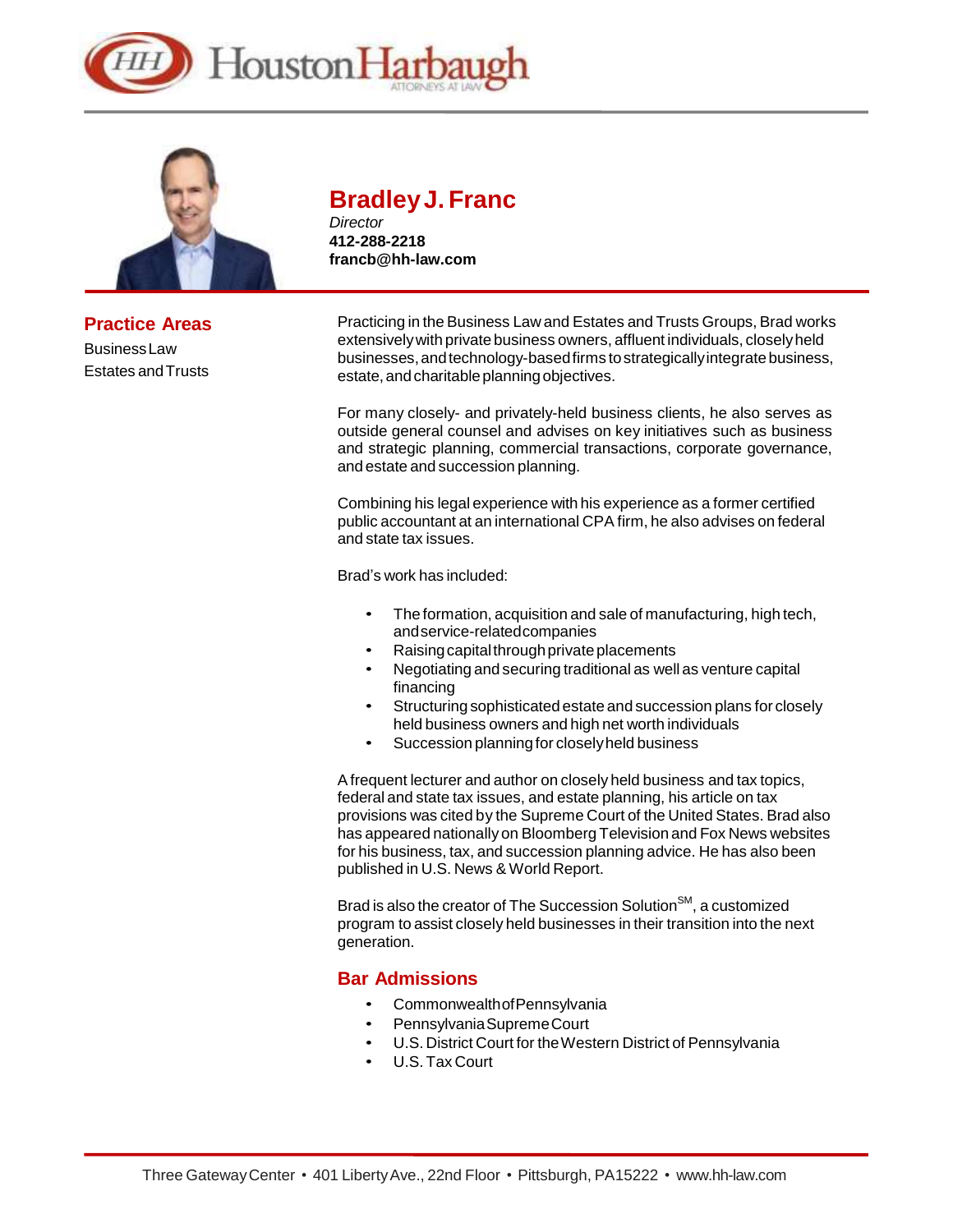

#### **Bradley J. Franc**

*Director* **412-288-2218 [francb@hh-law.com](mailto:francb@hh-law.com)**

*page 2*

## **Education**

- Universityof Pittsburgh, School of Law, J.D. *Cum Laude; Law Review, Order of the Coif; Robert Maxwell DeBroffAward*
- Pennsylvania State University, B.S.

#### **Awards/Recognition**

- AV Preeminent<sup>®</sup> Rated, Martindale-Hubbell Peer Review Rating System
- Pennsylvania Super Lawyers, 2010, 2014, 2015, 2016, 2017
- Five Star Financial Services Professional, Pittsburgh Magazine, 2015
- FiveStar Estate Planning Attorney, Pittsburgh Magazine, 2014
- FiveStar Wealth Manager,Pittsburgh Magazine, 2010-2013
- Top-Rated Lawyer in Taxation, American Lawyer Media and Martindale-Hubbell, 2013
	- Top 100 Attorney,Worth Magazine, 2007

## **Professional Affiliations**

- Member,AlleghenyCountyBarAssociation(Business LawCouncil and Tax Council)
- Member,AmericanBarAssociation
- Member, American Institute of Certified Public Accountants
- Member, Pennsylvania Bar Association
- Member, Pennsylvania Institute of Certified Public Accountants

#### **Community Involvement**

- Member, La Roche University Executive Committee
- Chair, University of Pittsburgh Board of Trustees Audit Committee
- Member, University of Pittsburgh Board of Trustees Executive **Committee**
- Board Member, YPO Gold Pittsburgh Chapter
- Chairman of Building Fund, St. John Neumann Parish
- Member Advisory Board of the Catholic Diocese of Pittsburgh Planned Giving
- Past Chair, La Roche University Board of Trustees
- Past Vice Chair, La Roche University Board of Trustees
- Past Chair, YPO Gold Pittsburgh Chapter
- FormerBoardMember,YoungPresidents'Organization
- Former Board Member, Catalyst Connection
- Former Member, UPMC Passavant Hospital Board of Trustees
- Former Member, Passavant Hospital Foundation Board of Trustees
- Former Member, Strategic AdvisoryCouncil of the McGowan Institute for Regenerative Medicine
- Former BoardMember,WISH Foundation
- Former Member, AdvisoryCommittee of the CommunityCollege of Allegheny County
- Former Chairman of Building Fund, Former Board of Director and Past President, The Northern Allegheny County Chamber of **Commerce**
- Former Board Member, General Carbide Corporation
- Former Board Member and General Counsel, Ingomar Franklin ParkBaseballAssociation